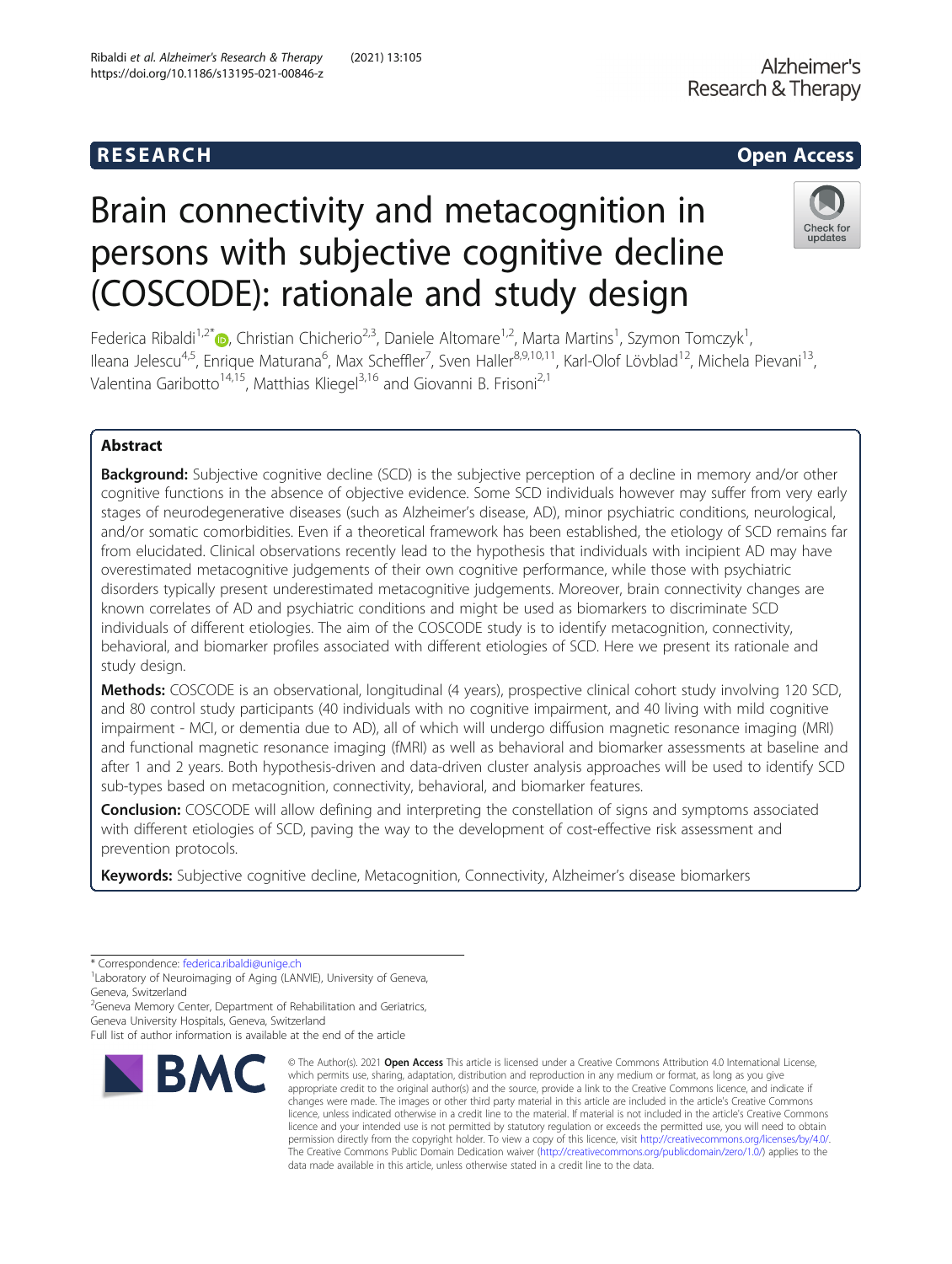# Background

Subjective cognitive decline (SCD) is a condition in which individuals perceive cognitive decline or impairment in the absence of objective evidence  $[1]$  $[1]$ . In the last 5–10 years, the condition has generated great interest in the fields of Alzheimer's disease (AD) and dementia research since it has been shown to be associated with an increased risk of cognitive decline [\[1](#page-7-0)–[4](#page-7-0)]. Advances in the fields of AD and dementia have resulted in increased awareness of brain health and prevention strategies. In this context, a growing number of SCD individuals seek advice at memory clinics, currently representing around 2[5](#page-7-0)% of a memory clinic's population  $[5, 6]$  $[5, 6]$ . However, studies on SCD are largely heterogeneous in terms of SCD operationalization, studied reference populations (memory clinic vs community-dwelling), biomarker assessment, and length of follow-up intervals. Consequently, there is variability in the reported prevalence of SCD itself and associated cognitive decline. Despite this variability, on average, 65% of cognitively unimpaired older individuals affirm SCD when asked [[7,](#page-7-0) [8\]](#page-7-0), and around 27% develop MCI and 14% dementia in the fol-lowing 4 or more years [\[1](#page-7-0), [3](#page-7-0)].

The SCD population is highly heterogeneous. Some SCD individuals may have preclinical AD, while others may be affected by psychopathological or psychiatric conditions (e.g., high levels of anxiety and depression, peculiar personality traits such as neuroticism [\[9](#page-7-0)–[14](#page-7-0)]), or physical (vitamin D insufficiency or multimorbidity [[15,](#page-7-0) [16\]](#page-7-0)) or neurological comorbidities [[17\]](#page-7-0).

Currently, different worldwide initiatives try to understand which risk and protective factors are associated with cognitive decline and progression to dementia. Among them are large-scale European research projects including DELCODE, SCIENCE, and INSIGHT preAD [[18](#page-7-0)–[20](#page-7-0)]. The COSCODE project is inspired by these initiatives and aims to propose an alternative approach to identify *clinically relevant* SCD subtypes based on metacognition, connectivity, behavioral, and biomarker profiles. So far, studies on SCD were mainly focused on the association between SCD and AD biomarkers and/or depression and anxiety, but have rarely explored more deeply phenotyping of psychiatric features. One key novelty of the present approach is to systematically evaluate the role of metacognitive judgments in the context of SCD. The main hypothesis of COSCODE in this regard is based on the clinical observation that metacognitive judgments of an individuals' own cognitive performance, rather than actual cognitive performance, may help to distinguish those likely to progress to MCI/dementia from others that do not. Specifically, individuals with preclinical AD tend to overestimate their actual cognitive performance ("my memory is poorer than it used to be, but it is adequate considering my age"), while individuals with depressive or neurotic traits tend to underestimate their actual cognitive performance ("my memory is much worse than what it used to be"). Importantly, depending on the underlying pathophysiological mechanisms, metacognitive judgments have different brain correlates. Indeed, the precuneus, a key hub of the default mode network that shows characteristic functional connectivity reduction in AD [[21](#page-7-0)], is involved in incorrect metacognitive judgments [\[22\]](#page-7-0). On the other hand, impaired metacognitive abilities with a tendency towards underestimation in individuals with anxiety and depressive disorders are rather related to specific brain connectivity changes of the anterior prefrontal cortex, leading to cognitive dyscontrol [\[23](#page-7-0)]. These observations underline the possibility to discriminate SCD individuals with preclinical AD from others with psychiatric conditions, by comparing metacognitive abilities and corresponding connectivity features. Such distinctions might be used in memory clinics to identify individuals who are more likely to develop cognitive impairment and finally dementia (preclinical AD) from those with non-progressive forms of SCD (e.g., associated with psychiatric conditions). To the best of our knowledge, this issue has never been investigated so far.

The aim of this work is to describe the rationale and the study design of COSCODE.

#### Methods

# Study design and participants

COSCODE is a 4-year observational, longitudinal, prospective, clinical-cohort study taking place at the Memory Center of the Geneva University Hospitals (GMC). The target sample consists of 120 individuals with SCD, 40 individuals living with MCI or dementia due to AD (i.e., positive control group), and 40 cognitively unimpaired volunteers (i.e., negative control group). Individuals living with SCD, MCI, and dementia will be recruited from the cohort of individuals diagnosed at the GMC. The negative control group will be recruited by an advertising campaign of the GMC. General inclusion criteria are the following: (i) age over 40 years, (ii) no major psychiatric disorders, (iii) no contraindications to MRI, (iv) no severe behavioural disturbances (e.g., ability to undergo the procedures of the study), (v) no severe diseases such as a malignant neoplasm within the last 5 years or other life threatening conditions, and (vi) no severe systemic diseases (e.g., renal failure, heart failure, decompensated diabetes).

Moreover, specific criteria will be adopted for each cognitive stage group (SCD, MCI, dementia). Specifically, SCD is defined based on the following criteria: persons asking for help and consulting to the GMC for selfexperience of deterioration in cognitive abilities, without objective cognitive impairment detected through formal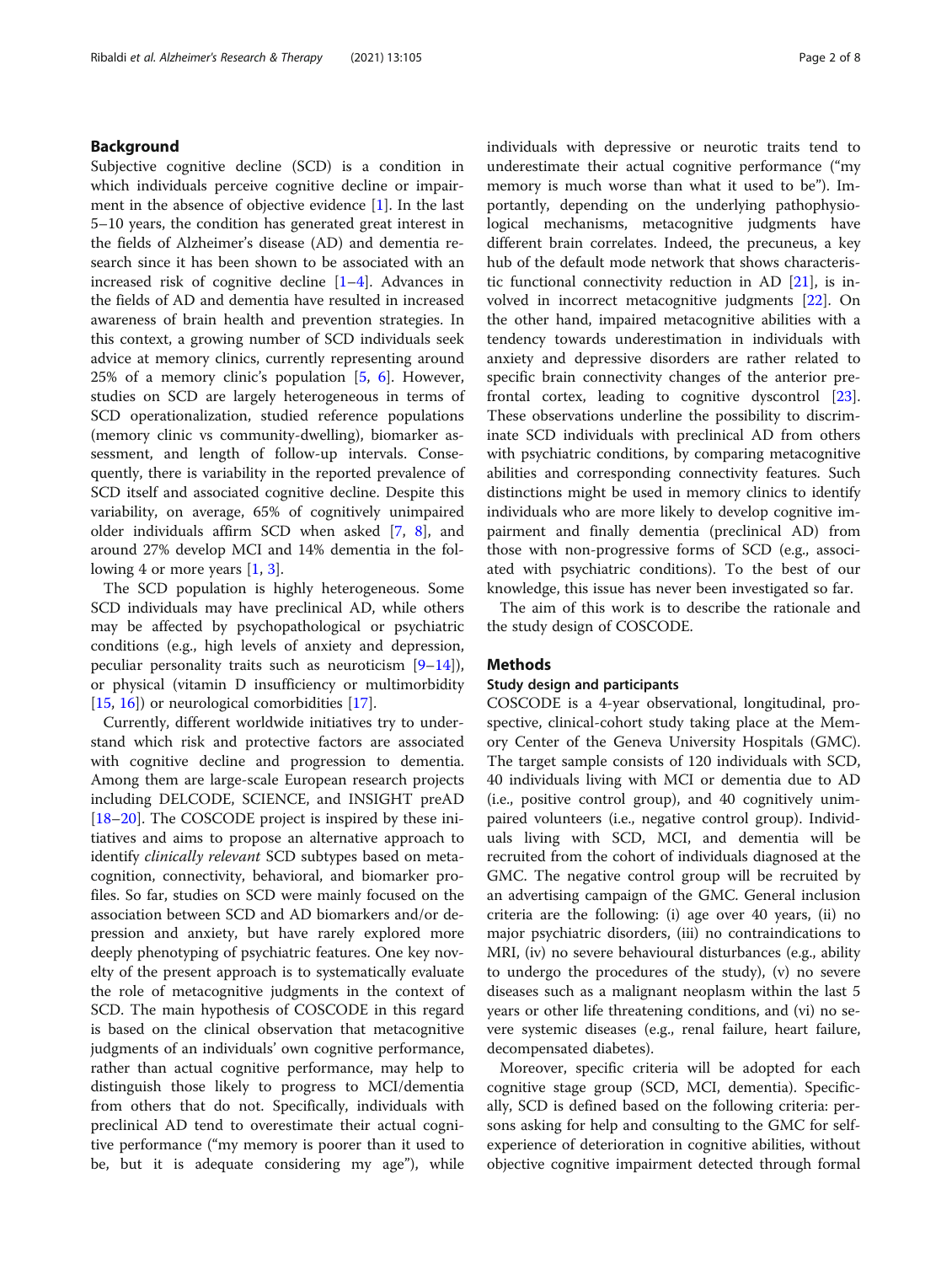<span id="page-2-0"></span>neuropsychological testing. MCI is defined based on the following clinical criteria: (i) objective evidence of cognitive impairment, (ii) cognitive concern reported by the patient and/or informant (family or close friend), and (iii) no functional impairment in daily living activities [[24\]](#page-7-0). Individuals living with dementia are defined based on the same (i) and (ii) above criteria for MCI but differ from them for the impairment in the activities of daily living [[25](#page-7-0)]. Alzheimer's disease etiology will be defined based on the French National Alzheimer Database diagnostic model [[26](#page-7-0)].

COSCODE participants will undergo standardized clinical procedures including (i) clinical and neurological assessment, (ii) neuropsychological testing, (iii) brain magnetic resonance imaging (MRI), and (iv) blood collection (Fig. 1). Additional procedures, such as amyloid positron emission tomography (PET), tau PET, fluorodeoxyglucose (FDG)-PET, and stool and saliva collection will be performed if deemed clinically useful, or in a context of other research projects. Moreover, 60 COSCODE participants (15 volunteers, 30 SCD, 15 individuals living with MCI or dementia) will undergo 7T MRI. Based on our retrospective data and ongoing research at the GMC, we expect to have stools and saliva samples for 95% of the participants, tau PET for 65%, amyloid PET for 50%, and FDG-PET for 30%. Each study participant will undergo annual behavioral follow-ups for 2 years as represented in Fig. 1.

The study was approved by the local ethics committee (CCER number: 2020-00403). All participants will sign an informed consent form.

# Primary and secondary endpoints

The primary endpoint is to test whether metacognition, sociodemographic, lifestyle, clinical and cognitive features, brain connectivity changes, and AD biomarkers can be used to discriminate different subgroups of SCD, based on both hypothesis-driven and data-driven approaches (Statistics section).

The secondary outcome is to assess clinical and cognitive trajectories of the different SCD subgroups.

# Data collection

In this section, we describe how the COSCODE data being used in the COSCODE analyses will be collected from diagnostic and research workups (see Fig. 1).

#### Clinical assessment

Clinical assessment will be performed by trained physicians conducting a semi-structured interview. This includes standard investigation of the following domains: (i) sociodemographics, (ii) medical and family history, (iii) medication, (iv) neurological exam, and (v) general health (Fig. 1).

#### Neuropsychological tests

An extensive psychometric test battery assessing global cognition, episodic memory, working memory,



Fig. 1 Clinical and research workups. The figure shows the clinical workup of the GMC and the research workup of COSCODE. During the first visit, sociodemographic features, general health, and global cognition (MMSE, Clock test, Three-Objects-Three-Places) are evaluated. In this visit, medical, family history, and medication information are collected, and a neurological exam is performed. Visit 2 consists of a complete neuropsychological assessment. Visit 3 includes scales and questionnaires on psychological health, lifestyles, and some additional cognitive tests. After Visit 3, the individual comes back to the GMC for a diagnostic restitution with a physician and a neuropsychologist. In this session, the COSCODE project will be proposed. During the COSCODE workup, the metacognition task, scales, and questionnaires on metacognition will be administered. Stool and saliva will be collected for all participants. 60 participants will undergo 7T MRI. Amyloid and tau PET, as well as actigraphy will be performed on around 60% of the sample. Behavioral follow-up at 1 and 2 years will be done for all participants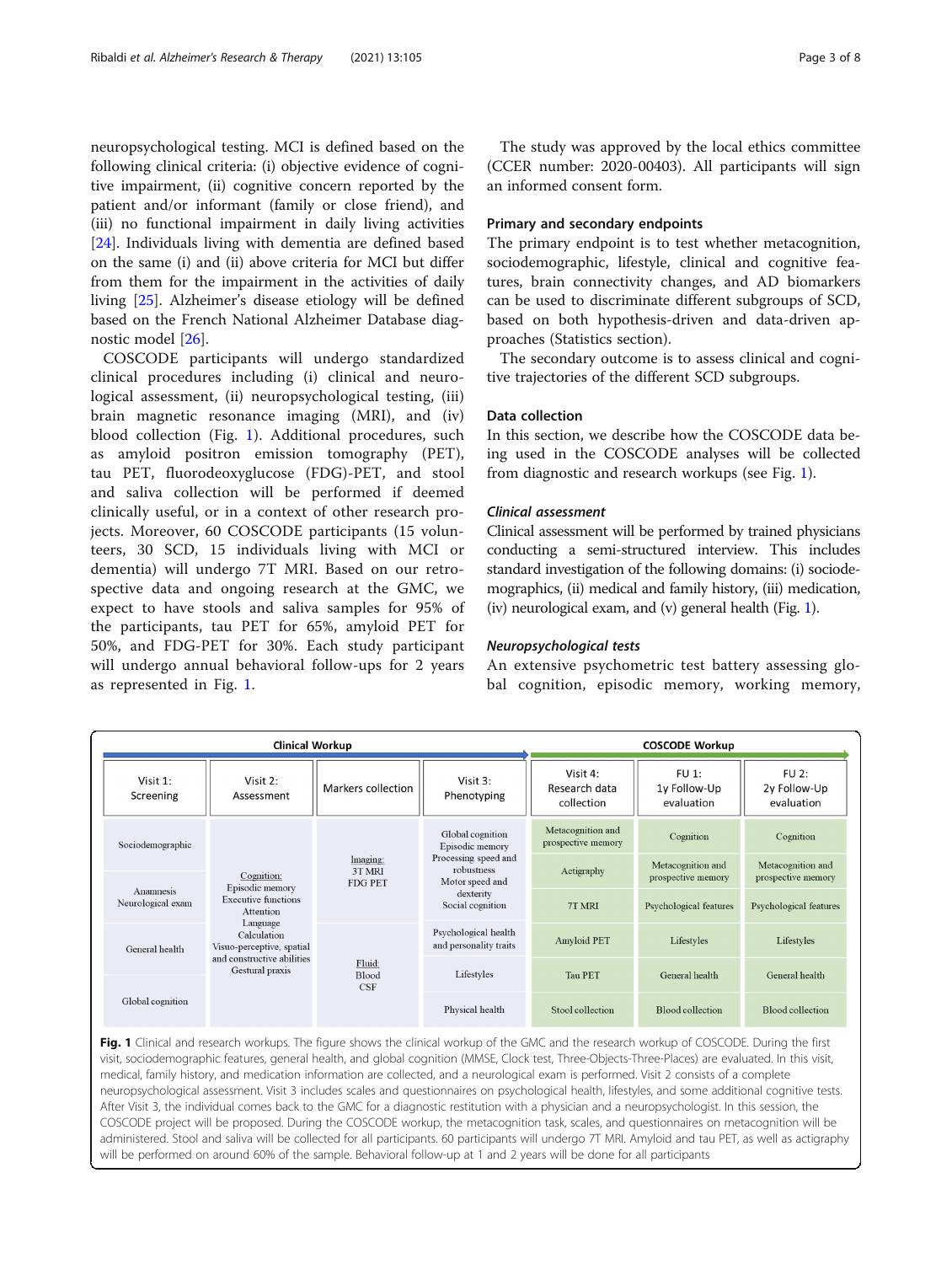<span id="page-3-0"></span>attention, language, calculation, praxis, executive functions, visuo-perceptive and spatial abilities, processing speed and robustness, motor speed and dexterity, and social cognition will be performed by expert neuropsychologists (Fig. [1](#page-2-0), Table 1).

# Metacognition task

The metacognition paradigm is based on the traditional laboratory assessment of prospective memory (PM), with the PM task embedded in an ongoing lexical decision task (LDT) [[27\]](#page-7-0). The paradigm was adapted from previous works [\[28](#page-7-0), [29](#page-7-0)] to include metacognitive judgments.

Table 1 Behavioral data collection

| <b>Behavioural assessment</b>                 |                                                                                                                                                                 |  |
|-----------------------------------------------|-----------------------------------------------------------------------------------------------------------------------------------------------------------------|--|
| Cognition                                     |                                                                                                                                                                 |  |
| Global cognition                              | Mini-Mental State Examination, Montreal Cognitive Assessment, Clock test, Three-Objects-Three-Places                                                            |  |
| Episodic memory                               | Free and Cued Selective Reminding Test, Rey Auditory Verbal Learning Test, Logical Memory Story B, Doors test,<br>Rey Osterrieth complex figure copy and recall |  |
| Working memory                                | Digit Span (WAIS-IV)                                                                                                                                            |  |
| Attention                                     | Coding (WAIS-IV), d2-R                                                                                                                                          |  |
| Language                                      | Naming (GREMOTs battery), writing (GREMOTs battery), reading comprehension (GREMOTs battery)                                                                    |  |
| Calculation                                   | Mental calculation, oral (Barcelona battery)                                                                                                                    |  |
| Praxis                                        | Gestural praxis (BREP), constructional praxis (CERAD battery)                                                                                                   |  |
| Executive functions                           | Semantic and Phonemic Fluency, Stroop Victoria, Trail-Making Test (GREFEX battery)                                                                              |  |
| Visuo-perceptive and spatial<br>abilities     | Incomplete letters, dot counting, number location, cube analysis (VOSP battery)                                                                                 |  |
| Processing speed and<br>robustness            | Simple reaction time                                                                                                                                            |  |
| Motor speed and dexterity                     | Groove Peg Board, tapping test (WPS electronic)                                                                                                                 |  |
| Social cognition                              | Facial emotion recognition (Mini-SEA battery)                                                                                                                   |  |
| Metacognition and prospective memory          |                                                                                                                                                                 |  |
| Knowledge                                     | Motivation Assessment for Cognitive Activities Questionnaire, Metamemory in Adulthood Questionnaire,<br>Metacognitive Prospective Memory Inventory              |  |
| Monitoring                                    | Metacognition task                                                                                                                                              |  |
| Psychological health                          |                                                                                                                                                                 |  |
| Personality traits                            | $NEO - Personality$ Inventory - 3                                                                                                                               |  |
| Depression, anxiety and stress                | Hospital Anxiety and Depression Scale, State-Trait Anxiety Inventory, Depression Anxiety Stress Scale                                                           |  |
| Ruminations, negative thoughts<br>and worries | Ruminative response scale, Perseverative Thinking Questionnaire, Penn State Worry Questionnaire                                                                 |  |
| Alexithymia                                   | Toronto Alexithymia Scale-20                                                                                                                                    |  |
| Cognitive coping strategies                   | Cognitive Emotion Regulation Questionnaire                                                                                                                      |  |
| Attachment style                              | Attachment scale, Experiences in Close Relationships-Revised Scale (short version)                                                                              |  |
| <b>Lifestyles</b>                             |                                                                                                                                                                 |  |
| Physical and leisure activities               | Historical Leisure Activity Questionnaire, Physical Activity Scale                                                                                              |  |
| Social contact                                | Lubben Social Network Scale                                                                                                                                     |  |
| Food habits                                   | Food Frequency Questionnaire                                                                                                                                    |  |
| Cognitive reserve                             | Cognitive Reserve Index Questionnaire                                                                                                                           |  |
| Quality of life                               | Euro-Quality of Life (EQ-5D), 12-Item Short Form Survey (version 2)                                                                                             |  |
| General health                                |                                                                                                                                                                 |  |
| Activity of daily living                      | Amsterdam-instrumental activities daily living (short version)                                                                                                  |  |
| Cognitive complaints                          | Cognitive Change Index self and informant                                                                                                                       |  |
| Comorbidities                                 | Cumulative Illness Rating Scale (CIRS), Cardiovascular Risk Factors, Aging, and Incidence of Dementia (CAIDE)                                                   |  |
| Sleep                                         | Pittsburgh Sleep Quality Index                                                                                                                                  |  |
| Fatigue                                       | Multidimensional Assessment of Fatigue Scale                                                                                                                    |  |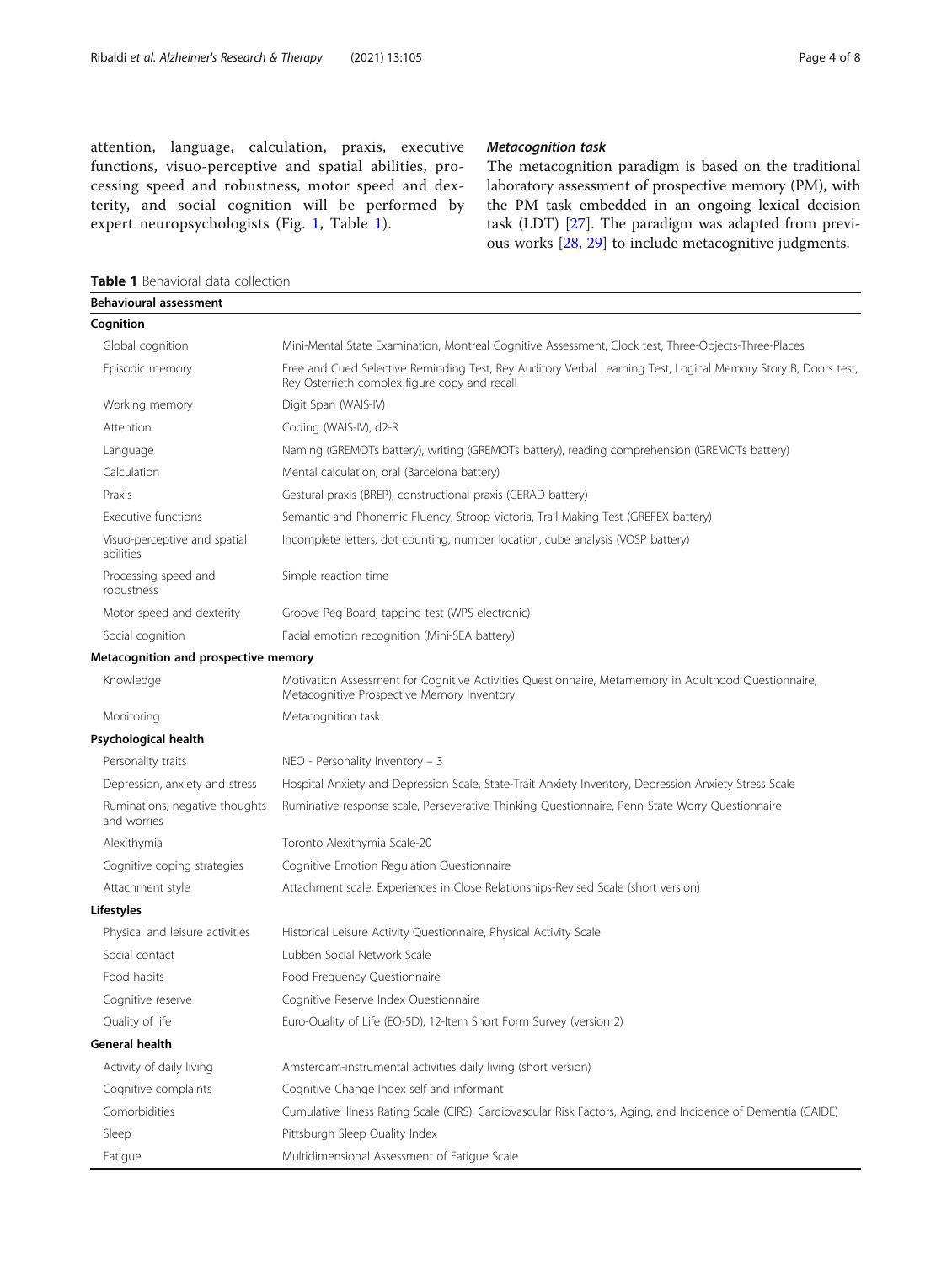Participants will be instructed to memorize a list of pairs of words and to carry out a specific action (press a specific key) when identifying the first word of a pair (PM cue) during the LDT. If they do so, participants will provide the second word of the respective word pair. This approach allows for examining the two different, prospective and retrospective, components within the PM performance (see [\[30\]](#page-7-0) for a similar approach). The metacognitive judgements will be assessed through participants' estimations of their probability of successful PM performance before and after each task. Two blocks with different lists of words pairs will be used, allowing for evaluation of changes in the learning strategies and related predictions.

### Questionnaires and scales

Several questionnaires and scales have been selected to evaluate the following domains: personality traits, depression, anxiety and stress, ruminations, negative thoughts and worries, alexithymia, cognitive coping strategies, attachment style, physical and leisure activities, social contacts, eating habits, cognitive reserve, quality of life, activity of daily living, sleep, fatigue, metacognition, and prospective memory (knowledge and monitoring). Some of these questionnaires are selfadministered and will be preferably performed digitally via REDCap [\(https://projectredcap.org/](https://projectredcap.org/)). Table [1](#page-3-0) reports a detailed overview of the questionnaires. Since the project includes several questionnaires, we will use a brief survey to collect the feedback of the study participants on the questionnaires' feasibility.

#### Assessment of subjective cognitive complaints

The SCD+ features will be assessed by a neuropsychologist or physician using a semi-structured interview during the first visit  $[1]$  $[1]$ . Moreover, the Cognitive Change Index (self and informant versions) will be used to assess the change of the cognitive function over the last 5 years.

# MRI at 3T and 7T

3T MRI will be acquired using the following standard Alzheimer's Disease Neuroimaging Initiative (ADNI) compatible sequences: T1 MPRAGE for brain atrophy evaluation and volumetry, 3D T2 FLAIR and T2 turbo spin echo (TSE) for vascular lesions assessment, SWI for identifying cerebral microbleeds and other hemorrhagic lesions, DTI for structural connectivity assessment, ASL for brain perfusion quantification, and resting-state functional MRI (rsfMRI) for functional connectivity assessment. 7T MRI will be acquired for 60 COSCODE participants and will include T1 MP2RAGE, SWI, multishell diffusion MRI, and rsfMRI.

The MRI exams will thus provide a very comprehensive set of biomarkers for group comparisons, namely gray matter volume, white matter lesions and stigmata of small-vessel disease, microstructural integrity, neuron density, intra-axonal injury, inflammation, and structural connectivity, functional connectivity, perfusion, and microbleeds (for a complete overview, see Table 2).

# PET acquisition

Different PET tracers are used in clinical routine or related research projects assessing glucose metabolism (F 18, fluorodeoxyglucose), amyloid (18F-florbetapir, 18Fflutemetamol, 18F-florbetaben), and tau (18F-flortaucipir). The PET/CT scans will be acquired at the division of nuclear medicine and molecular imaging of the Geneva University Hospitals using either a Siemens Biograph mCT or a Vision PET/CT scanner (both Siemens, Erlangen, Germany).

#### Cerebrospinal fluid (CSF)

CSF will be collected only for participants who agree to undergo a lumbar puncture. 20mL of CSF will be collected and analyzed with quantification of Aβ, P-tau, and T-tau levels. With a usual CSF production rate 0.3– 0.4mL/min it will take 50–70 min to replace the withdrawn amount. Collection and handling of CSF samples will be performed according to the Geneva University Hospitals internal protocols and stored at the institution's own biobank.

| <b>Table 2</b> Biomarker collection |
|-------------------------------------|
|-------------------------------------|

| <b>Biomarkers</b>         |                                                                                                                      |
|---------------------------|----------------------------------------------------------------------------------------------------------------------|
| Imaging                   |                                                                                                                      |
| Molecular                 |                                                                                                                      |
| Amyloid PET               | Standardized uptake value ratio                                                                                      |
| Tau PFT                   | Standardized uptake value ratio                                                                                      |
| Fluorodeoxyglucose<br>PFT | Standardized uptake value ratio                                                                                      |
| <b>Magnetic resonance</b> |                                                                                                                      |
| T1 3D MP-RAGE             | Gray matter volume                                                                                                   |
| 3D FI AIR                 | White matter lesions volume                                                                                          |
| rsfMRI                    | Functional connectivity at rest                                                                                      |
| DTI                       | Mean diffusivity, radial diffusivity, fractional<br>anisotropy, axonal density, intra-axonal injury,<br>inflammation |
| SWI                       | Number of Microbleeds                                                                                                |
| <b>ASI</b>                | Gray matter perfusion indexes                                                                                        |
| <b>FLUID</b>              |                                                                                                                      |
| CSF                       | Aβ40, Aβ42, P-tau, T-tau                                                                                             |
| <b>Blood</b>              | Aβ40, Aβ42, P-tau181, P-tau217, NfL, APOE,<br>inflammatory markers                                                   |
| Stool and saliva          | Gut microbiota composition                                                                                           |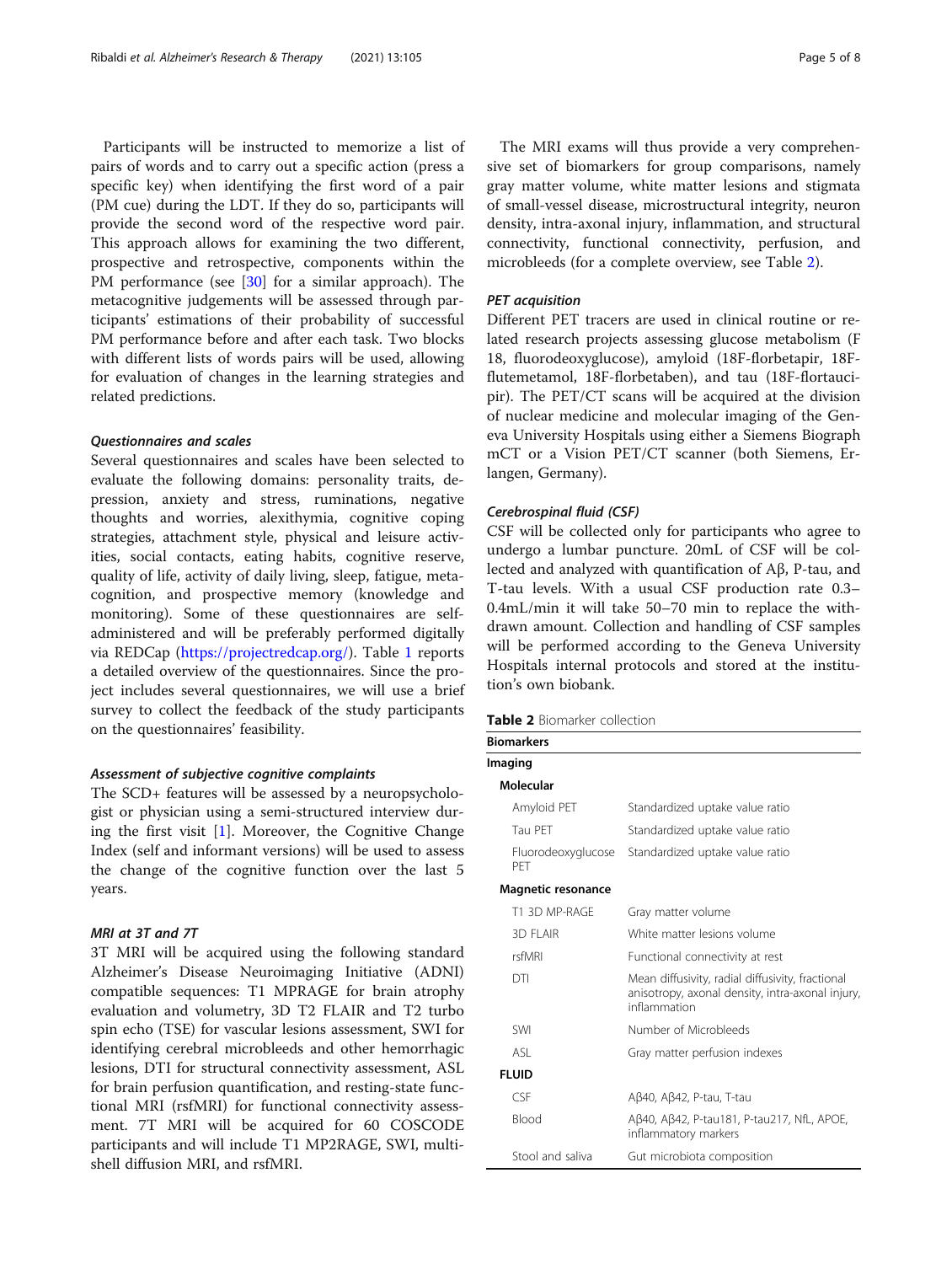# Blood

The blood (around 47mL) will be collected at the GMC. Eight aliquots of serum, 8 containing EDTA, and 1 with whole blood, 4 PaxGene RNA tubes will be stored at the biobank of the Geneva University Hospitals. EDTA tubes for APOE genotyping will be stored at −80°C. A realtime TaqMan assay (Applied Biosystems) will be performed to test for DNA integrity and quality assessment by electrophoresis. APOE genotyping will be performed automatically by the same instrument and verified by visual inspection of the generated fluorescence plots. A 1 mL of frozen plasma will be sent to the Department of Psychiatry and Neurochemistry at the Institute of Neuroscience and Physiology, Göteborg, Sweden, where blood-based biomarkers (P-tau181, P-tau217, NfL, and Aβ) will be extracted.

#### Microbiota

Stool samples will be collected at home by the participants using special containers, then transferred to the GMC by the study participants or a proxy. Aliquots will be sent on the same day of blood withdrawal to the Genomic Research Lab at Geneva University Hospitals and/or will be stored in the Department of Genetic Medicine or in a secured freezer in the GMC. The saliva will be collected at the GMC and will be stored together with the stool samples. Analyzing these biological materials, we will obtain the gut and saliva microbiota compositions.

# Physical health assessment

The physical exam will be performed automatically using a TANITA MC-780MA P. Body composition is automatically provided through several measures including weight, body fat percentage, body water percentage, muscle mass, metabolic age, bone mass, and visceral fat.

Physical activity and sleep will be objectively recorded using a medical-grade wearable device, ActiGraph GT9X (ActiGraph, Pensacola, FL, USA) for 24h, 7 days (30 Hz recording) on the non-dominant wrist.

#### Data storing

Source data from standard care visits will be collected in the study participant's medical records. Documented medical histories and narrative statements relative to the individual's state and evolution during the study will be maintained in the institutional (Geneva University Hospitals) electronic patient medical record system. All other experimental non-medically relevant, studyspecific data will be inscribed in an electronic case report form (eCRF). Study data will be stored in a digital archive developed on RedCap ([http://project-redcap.](http://project-redcap.org) [org](http://project-redcap.org)). Data will be made available upon reasonable request by the principal investigator.

# **Statistics**

The main analysis will include a hypothesis-driven and a data-driven analyses to identify and further validate the existence of distinct subgroups of SCD.

As a first step, we will assign each individual with SCD to one of 4 main a-priori defined clinical groups which represent different possible etiologies of the cognitive complaints identified based on an analysis of retrospective clinical reports: neurological comorbidities (brain injury, transient ischemic attacks, cerebrovascular disease), physical comorbidities (cardiovascular risk factors such as hypertension or diabetes, physical disability), psychopathology (neuroticism, subtle depression or anxiety, or other personality traits), and unknown (no identifiable reason associated to the complaints) [\[31\]](#page-7-0). Then, we will compare metacognition, sociodemographic, lifestyle, clinical and cognitive features, brain connectivity changes, and AD biomarkers features among them.

As a second step, we will apply a data-driven approach to extract subgroups of SCD without a priori hypothesis. Indeed, a cluster analysis for mixed data type will be performed using all variables available. In particular, metacognition, sociodemographic, lifestyle, clinical and cognitive features, brain connectivity changes, and AD biomarkers.

Finally, to assess for the differences between groups in the longitudinal clinical and cognitive trajectories, a linear mixed model with all available time-points will be used. Possible covariates will be sociodemographic, clinical, cognitive and metacognitive, psychiatric, lifestyle, and biomarkers.

# Expected results

A previous work using a hypothesis-driven analysis on retrospective data identified 4 SCD subgroups [\[31](#page-7-0)]. However, the data used were only clinical. Therefore, adding metacognition, connectivity, and the other biomarkers, we will expect a more accurate phenotyping. We expect to find at least 3 SCD subgroups: AD-like, psychopathology-like, and one unknown group. The AD-like group should be characterized by the presence of AD biomarkers, metacognition deficits towards overestimation, and AD-like connectivity profile (changes in network connectivity within the default mode network) while the psychopathology-like group should include individuals with negative AD biomarkers, metacognition deficits towards underestimation, and connectivity changes in frontal circuits. We hypothesize that the data-driven approach will confirm this grouping and the differences among groups.

# **Discussion**

# Impact

The COSCODE protocol was extensively harmonized with other European SCD initiatives (DELCODE, SCIE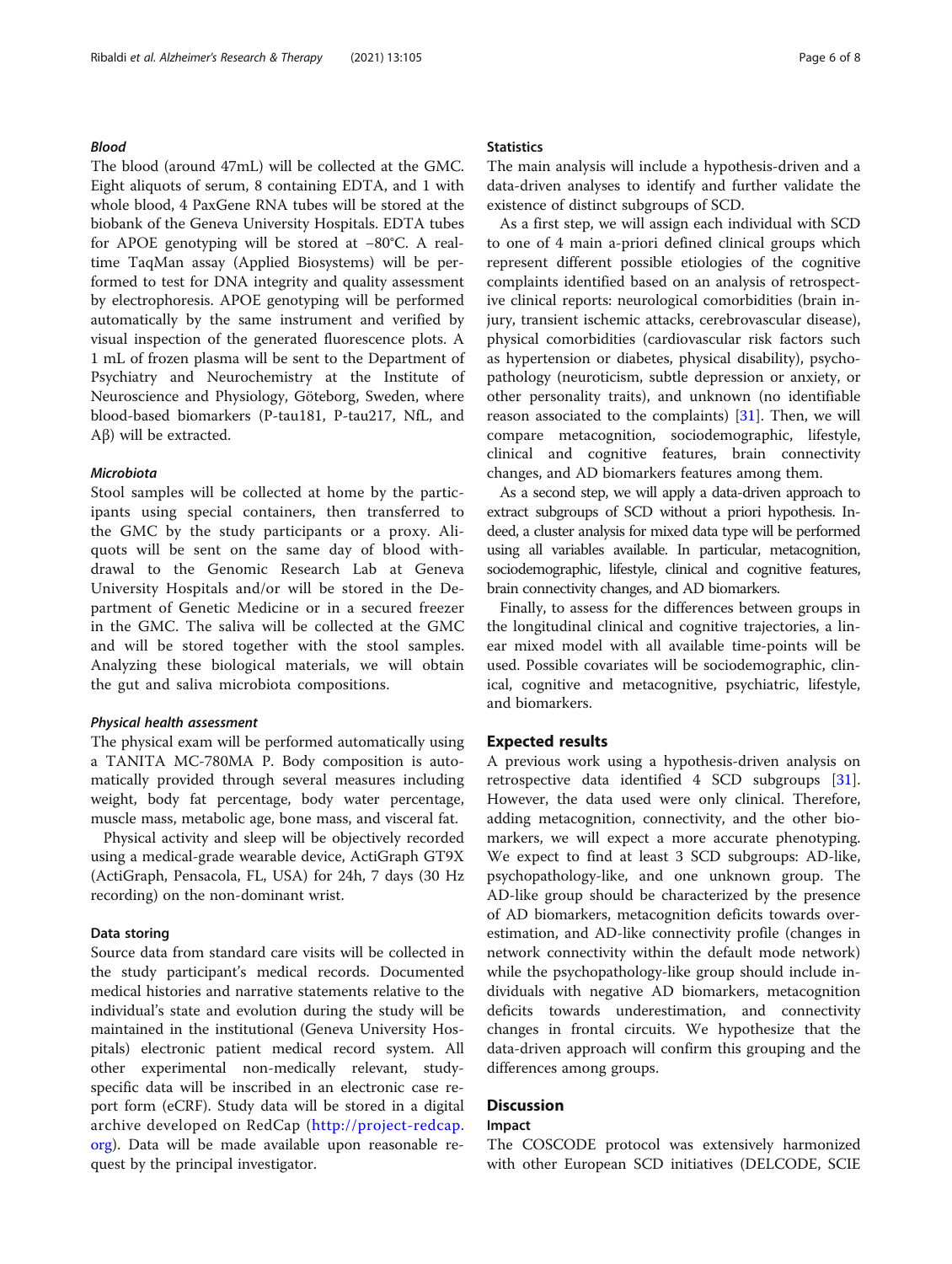NCE, INSIGHT preAD) and represents another step forward through a standardized operationalization and assessment of the concept of SCD. All these projects are trying to identify the progression according to pathophysiological biomarkers status such as amyloid, tau, and neurodegeneration. However, COSCODE proposes an alternative approach, aiming to clinically define the constellation of signs and symptoms associated with different clinically meaningful subtypes of SCD. This evidence will be used by clinicians to better manage SCD individuals and provide them with clear answers, with subsequent referral to prevention interventions appropriate for each specific SCD subtype.

COSCODE will allow to (i) define the constellation of signs and symptoms associated with different etiologies of SCD; (ii) define pharmacological and non-pharmacological, as well as connectivity-based interventions aiming to delay neurodegeneration and mitigate memory complaints; and (iii) clarify the taxonomy of SCD.

#### Limitation

One of the main limitations of the present study is the lack of availability of PET or CSF biomarkers for all participants. Indeed, the clinical nature of this study does not allow to perform amyloid and tau PET and/or CSF in all participants because some of these procedures are not implemented in clinical practice. However, we will overcome this limitation by collecting blood-based biomarkers.

Moreover, since it is a novel paradigm, we were unable to do a power analysis and properly estimated the sample size. Nevertheless, this project has allowed us to modify our clinical practice at the Geneva Memory Center, giving us the opportunity to define a protocol to deeply phenotype the SCD individuals in the next years. Therefore, we will be able to collect more data than those originally planned by the COSCODE project (around 400 new individuals per year ranging from SCD to dementia).

Another limitation is the duration of the follow-up. INSIGHT-preAD study has shown that a 30-month follow-up could not be enough to see a decline in SCD study participants. Indeed, only 2% progressed to prodromal AD in 30 months [[19](#page-7-0)]. However, individuals at high risk of dementia will be followed up in clinical practice even after the 24 months of the study.

# Conclusion

The COSCODE project will allow us to identify potential etiologies of the SCD and their evolution over time to finally provide meaningful answers to SCD individuals. Its results will pave the way to the development of costeffective risk profiling and prevention protocols, that will ultimately lead to a more rational use of health care resources.

#### Acknowledgements

We thank the scientific advisory board for helping in the definition of the COSCODE rationale and protocol. Scientific advisory board: Emiliano Albanese, Stefano Cappa, Gael Chetelat, Bruno Dubois, Jean-François Demonet, Frank Jessen, Josè-Luis Molinuevo, Philip Scheltens, Weise van der Flier, Jorge Jovicich, Armin von Gunten, Max Scheffler, François Lazeyras, Olivier Derischard, Michel Audiffren, Cédric Albinet, Delphine Fagot, Thierry Lecerf. We acknowledge access to the facilities and expertise of the CIBM Center for Biomedical Imaging, a Swiss research center of excellence founded and supported by the Lausanne University Hospital (CHUV), University of Lausanne (UNIL), Ecole Polytechnique Fédérale de Lausanne (EPFL), University of Geneva (UNIGE), and Geneva University Hospitals (HUG).

#### Authors' contributions

FR conceptualized this paper, drafted the manuscript for intellectual content, and approved the manuscript. CC and GBF conceptualized this paper, revised the manuscript for intellectual content, and approved the manuscript. DA, MM, ST, IJ, EM, MS, SH, KOL, MP, VG, and MK revised the manuscript for intellectual content and approved the manuscript.

#### Funding

The study has been funded by the Swiss National Science Foundation ("Brain connectivity and metacognition in persons with subjective cognitive decline (COSCODE): correlation with clinical features and in vivo neuropathology"—SNF 320030\_182772).

The Centre de la mémoire is funded by the following private donors under the supervision of the Private Foundation of Geneva University Hospitals: A.P.R.A. - Association Suisse pour la Recherche sur la Maladie d'Alzheimer, Genève; Fondation Segré, Genève; Ivan Pictet, Genève; Fondazione Agusta, Lugano; Fondation Chmielewski, Genève. Competitive research projects have been funded by H2020, Human Brain Project, Innovative Medicines Initiative (IMI), IMI2, Swiss National Science Foundation, VELUX Foundation. GBF received funding by the EU-EFPIA Innovative Medicines Initiatives 2 Joint Undertaking (IMI 2 JU) "European Prevention of Alzheimer's Dementia consortium" (EPAD, grant agreement number: 115736) and "Amyloid Imaging to Prevent Alzheimer's Disease" (AMYPAD, grant agreement number: 115952). MP received funding by the Italian Ministry of Health (Ricerca Corrente). VG received funding by the Swiss National Science Foundation (projects 320030\_169876 and 320030\_185028) and by the Velux foundation (project 1123).

#### Availability of data and materials Not applicable.

#### Declarations

#### Ethics approval and consent to participate

The protocol and the informed consent were approved by the local ethical committee (swissethics, CCER number 2020-00403).

#### Consent for publication

Not applicable.

#### Competing interests

GBF reports grants from Alzheimer Forum Suisse, Académie Suisse des Sciences Médicales, Avid Radiopharmaceuticals, Biogen, GE International, Guerbert, Association Suisse pour la Recherche sur l'Alzheimer, IXICO, Merz Pharma, Nestlé, Novartis, Piramal, Roche, Siemens, Teva Pharmaceutical Industries, Vifor Pharma, and Alzheimer's Association; he has received personal fees from AstraZeneca, Avid Radiopharmaceuticals, Elan Pharmaceuticals, GE International, Lundbeck, Pfizer, and TauRx Therapeutics. FR, CC, DA, MM, ST, IJ, EM, MS, SH, KOL, MP, VG, and MK declare that they have no competing interests.

#### Author details

<sup>1</sup> Laboratory of Neuroimaging of Aging (LANVIE), University of Geneva Geneva, Switzerland. <sup>2</sup>Geneva Memory Center, Department of Rehabilitation and Geriatrics, Geneva University Hospitals, Geneva, Switzerland. <sup>3</sup>Center for Interdisciplinary Study of Gerontology and Vulnerability (CIGEV), University of Geneva, Geneva, Switzerland. <sup>4</sup> CIBM Center for Biomedical Imaging, Lausanne, Switzerland. <sup>5</sup> Animal Imaging and Technology, Ecole